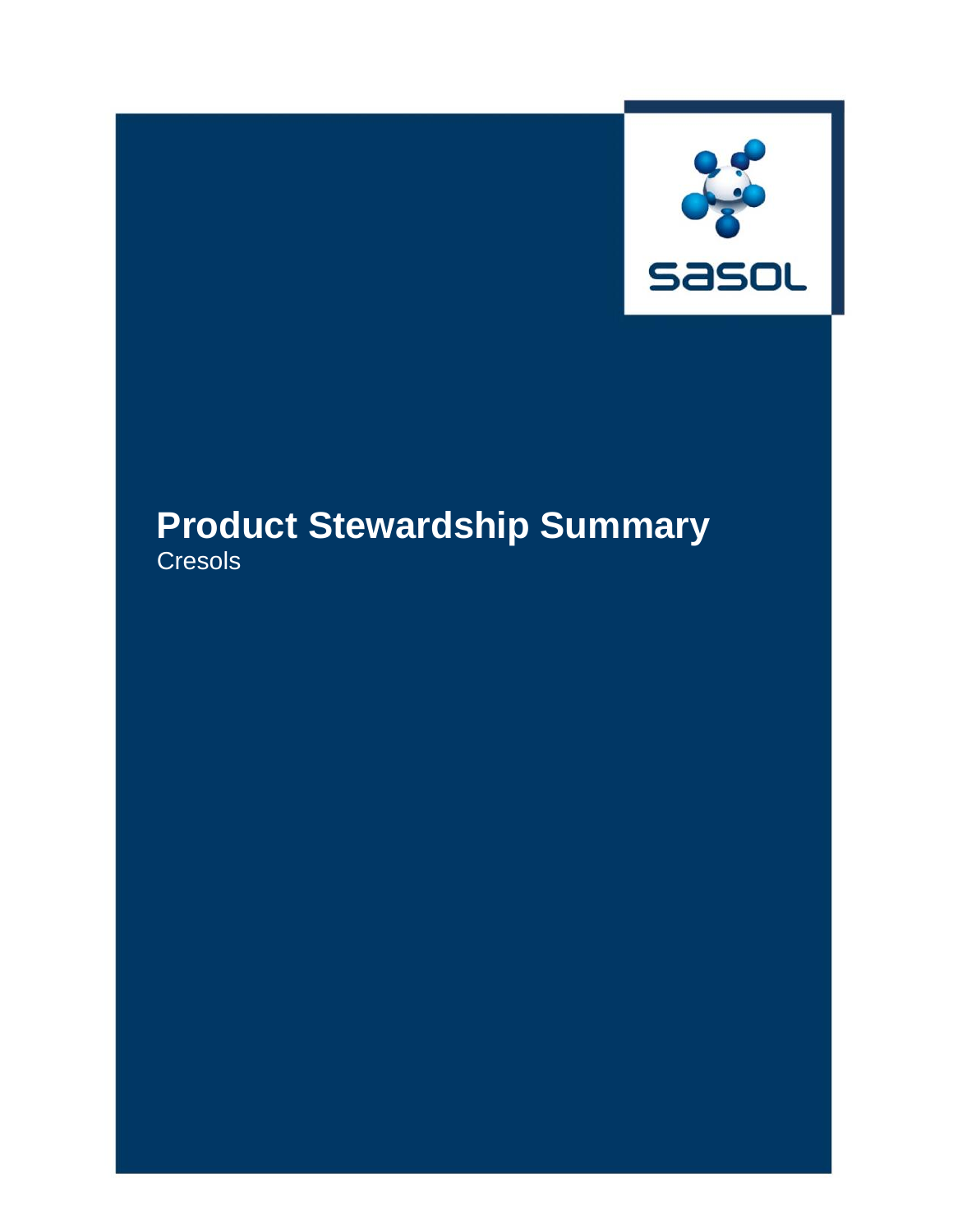

#### **Introduction:**

Cresols are naturally-occurring compounds which are found in a wide variety of ordinary materials. Small amounts are present in various foods, flower extracts, essential oils, wine, tea, and roasted coffee. They are present in wood and tobacco smoke. They are also produced in low concentrations as metabolites by living organisms including humans.

Identified and first synthesized in the late 1800's, cresols have long been important chemical building blocks. Commercial sourcing of cresols began with coal tar distillation and, later, extraction from petroleum refinery caustics. Today, Sasol cresols are primarily extracted and purified from coal gasification process streams. They are also made synthetically from toluene and cumene.

Sasol cresols are used predominantly by other chemical manufacturers and industrial users. They



may be used as individual pure isomers, as mixed cresols, or as part of more complex mixtures of related compounds, known together as cresylic acids. Cresols are highly versatile compounds and are key raw materials in many different manufacturing processes due to their unique reactivity and solvency properties. Although cresols are hazardous materials, they are safely used in processes and products that benefit consumers. Cresols are often consumed entirely during use or reacted to become nonhazardous substances. The typical American uses countless products<br>olve cresols somewhere in their

which involve cresols somewhere manufacture.

#### **Chemical Identity:**

Cresols refer to any of the three isomers of methylphenol ( $CH_3C_6H_4OH$ ) or to combinations<br>thereof. They may also be known as thereof. They may also be hydroxytoluene. The individual isomers are:

• ortho-cresol (2-methylphenol, CAS # 95-48-7)



meta-cresol (3-methyphenol, CAS # 108-39-4)



para-cresol (4-methylphenol, CAS # 106-44-5).





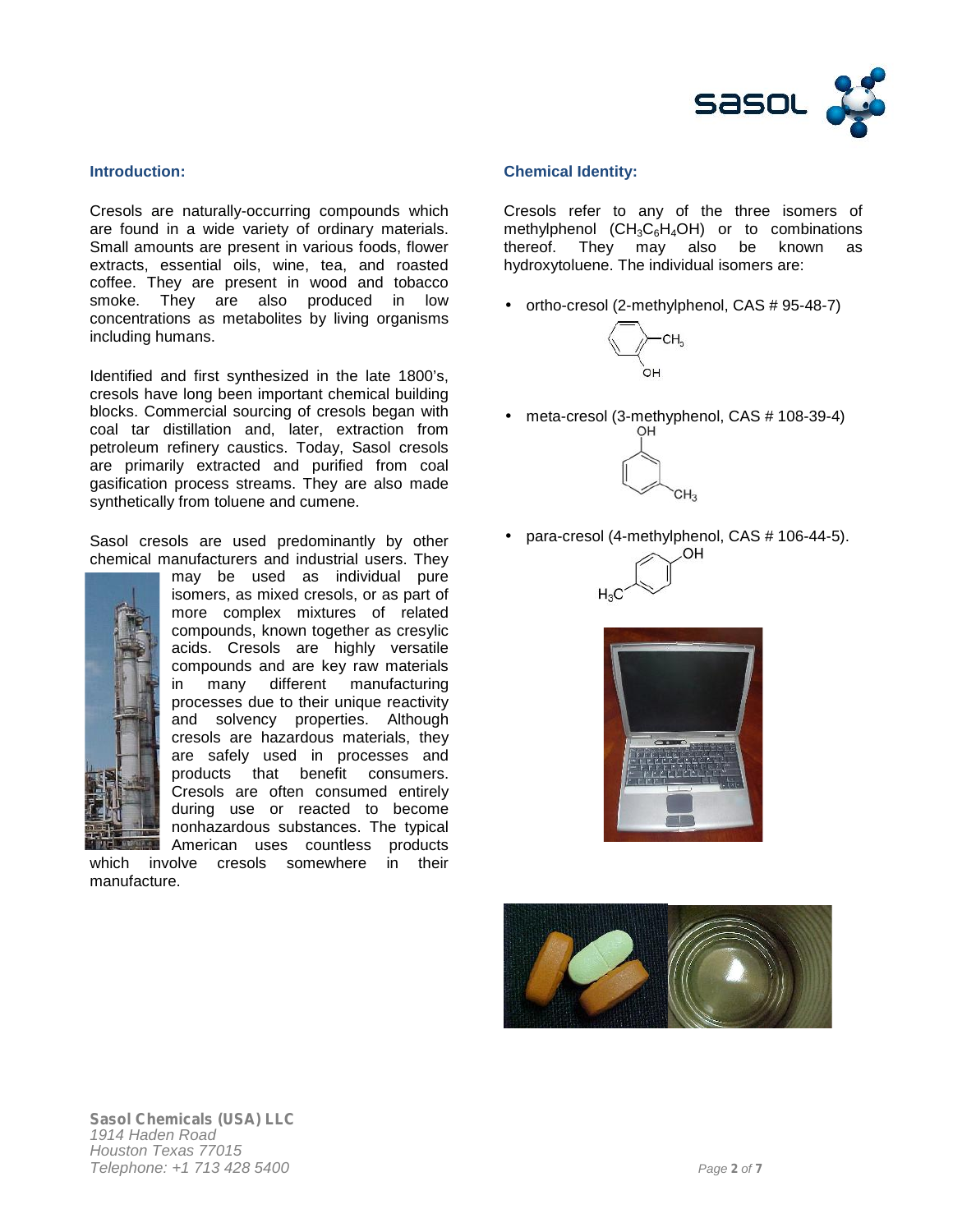

# **Uses:**

Common uses for cresols are:

- Manufacture of resins and plastics for computer chips, circuit boards, can coatings, and construction materials.
- Manufacture of herbicides to control weeds in agricultural crops.
- Production of antioxidants to protect plastics and rubber from weathering and oils and foods from spoiling.
- Production of sunscreen ingredients intermediates for Vitamin E, and other pharmaceuticals and fragrances.
- Manufacture of flame retardant phosphate esters used as additives in plastics and lubricants.
- Catalysts for materials used in nylon production for carpeting.
- Reactive solvent in applying insulation to magnet wire for transformers and electrical motors found in cars, home appliances, and power tools.
- Production of fuel additives.
- Blending with other phenolic compounds for solvents, mining and oilfield chemicals, and disinfectants.
- Solvent for reactor cleaning in the pharmaceutical industry.
- Intermediate in service life articles with low release (plastic articles, electrical batteries and accumulators).



# **Description and Properties:**

Cresols may be liquids or solid crystalline materials, depending on the isomer composition and the

*Sasol Chemicals (USA) LLC 1914 Haden Road Houston Texas 77015 Telephone: +1 713 428 5400 Page 3 of 7*

temperature. They range from colorless to yellow, amber, red or brown. Cresols are weak organic acids which are partly miscible in water. They have a low vapor pressure but exhibit an antiseptic odor which is noticeable at concentrations below regulatory exposure limits. Cresols are not flammable but will burn shortly on approach of an ignition source. They are stable under recommended storage conditions.

# **Health Information:**

The primary dangers posed in handling cresols are those resulting from physical exposure. Cresols are highly corrosive and contact with exposed skin or mucous membranes causes severe burns. Cresols also exhibit anesthetic properties. Therefore, victims may misjudge the extent of their exposure when the initial burning sensation subsides. This can result in prolonged contact, causing toxic effects in addition to the corrosive damage.

Cresols are readily absorbed through the skin and mucous membranes in liquid or vapor form and act<br>as systemic toxins. Relatively small areas of Relatively small areas of exposure (e.g. an arm or a hand) can allow sufficient absorption to cause severe poisoning. Progressive symptoms of such poisoning include headache, dizziness, ringing in the ears, nausea, vomiting, muscular twitching, mental confusion, loss of consciousness and possible death from lethal paralysis of the central nervous system. Chronic exposure can lead to loss of appetite, vomiting, nervous disorders, headaches, dizziness, fainting and dermatitis. Cresols are not listed as mutagens or carcinogens. There is low concern for reproductive or developmental toxic effects.

# **Health Effects Summary:**

| <b>Effect Assessment</b> | Result                                                                                                                      |
|--------------------------|-----------------------------------------------------------------------------------------------------------------------------|
| <b>Acute Toxicity</b>    | Toxic if swallowed. Toxic in<br>contact with skin, The data<br>on acute inhalation toxicity<br>is very limited and does not |
|                          | allow final conclusion.                                                                                                     |
| Irritation / corrosion   | Corrosive. Causes severe                                                                                                    |
|                          | skin burns and eye                                                                                                          |
|                          | damage. Known to be a                                                                                                       |
|                          | respiratory irritant.                                                                                                       |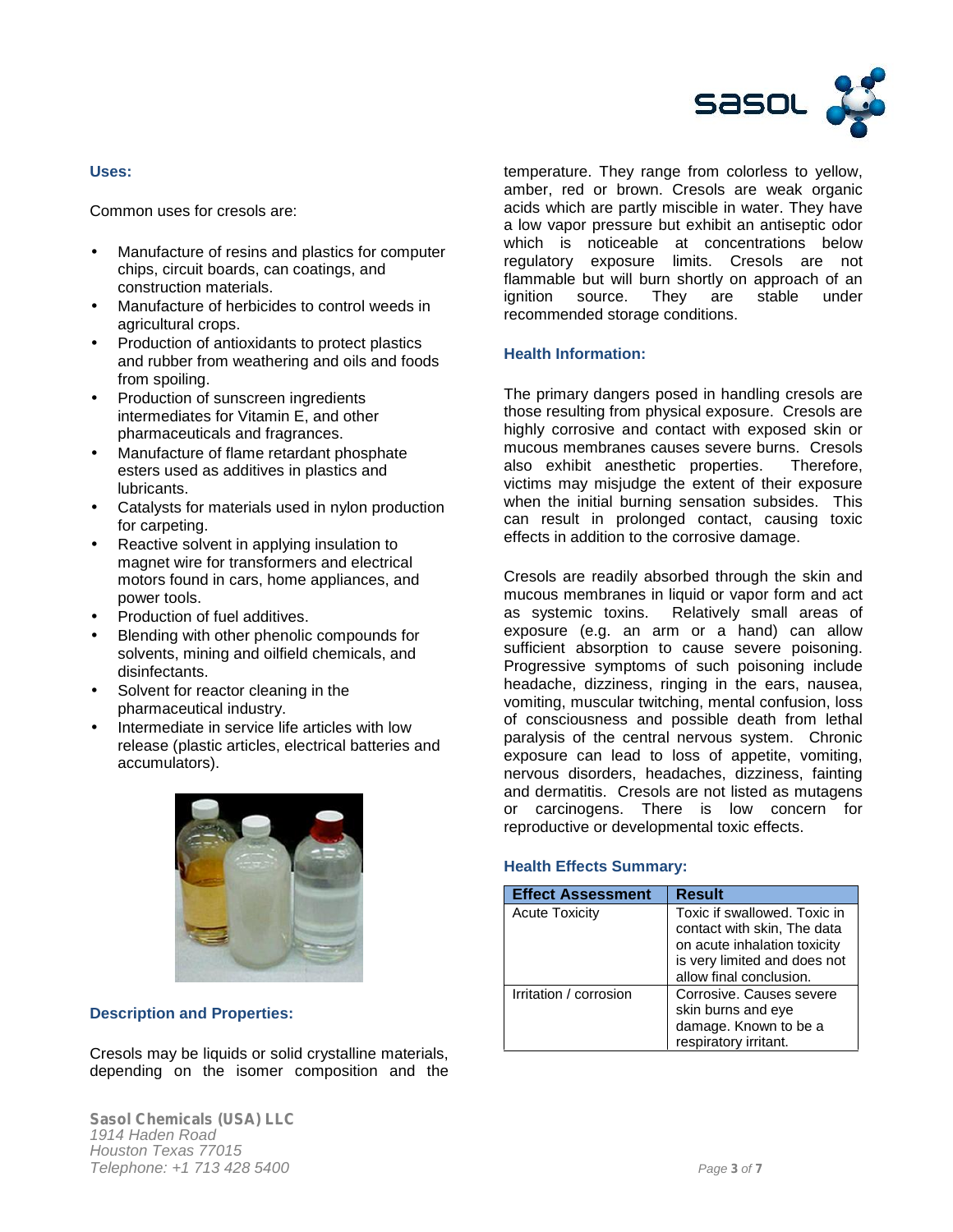

| <b>Effect Assessment</b> | Result                        |
|--------------------------|-------------------------------|
| Sensitization            | Not considered to be          |
|                          | sensitizing.                  |
| Toxicity after repeated  | Based on available data no    |
| exposure                 | classification is required.   |
|                          | The most prominent effect     |
|                          | is the induction of corrosion |
|                          | after repeated exposure.      |
| Genotoxicity /           | Based on available data no    |
| mutagenicity             | classification is required.   |
|                          | The majority of the in vitro  |
|                          | and in vivo studies showed    |
|                          | no mutagenic effects.         |
| Carcinogenicity          | Not considered as             |
|                          | carcinogenic.                 |
| Toxicity for             | Available data do not         |
| reproduction             | indicate reproductive         |
|                          | toxicity potential.           |

# **Health Effects Summary (continued):**

# **Environmental Information:**

Cresols are toxic to fish and aquatic invertebrates and care must be taken to prevent them from entering surface or ground waters. Cresols tend to sink in fresh water but will float in concentrated brine. They are biodegradable in aerobic conditions. Soil or other materials contaminated with cresols may become hazardous and must be disposed of by trained personnel according to regulations. In case of fire, cresol vapors may form and be carried with smoke downwind, creating the possibility of exposure. Cresols have a low potential for bioaccumulation.

# **Environmental Effects Summary:**

| <b>Effect Assessment</b> | <b>Result</b>                                                                           |
|--------------------------|-----------------------------------------------------------------------------------------|
| <b>Aquatic Toxicity</b>  | Acutely toxic to aquatic life.<br>Harmful to aquatic life with<br>long lasting effects. |

# **Environmental Fate Summary:**

| <b>Fate and Behavior</b> | <b>Result</b>             |
|--------------------------|---------------------------|
| Biodegradation           | Readily biodegradable.    |
| <b>Bioaccumulation</b>   | Low potential for         |
| potential                | bioaccumulation.          |
| Mobility                 | Not expected to adsorb on |
|                          | soil. The product         |
|                          | evaporates slowly.        |



# **Exposure Potential:**

Because they are toxic and corrosive, cresols are regulated as hazardous materials. They are used primarily by other chemical manufacturers; therefore chemical and transportation workers have the highest risk of exposure. Sasol does not sell cresols for direct consumer use. However, downstream products containing cresols which consumers may encounter include carburetor degreasers, paint strippers and disinfectants. Consumers should always consult product labels for hazard and safe handling information.

#### **Risk Management:**

Cresols can be stored, transferred, processed and disposed of safely when proper procedures and safeguards are employed in industrial use. Cresol production is carried out in equipment designed to prevent exposure to workers and release to the environment. Tanks, piping, pumps, and other processing equipment are specified for handling of cresols. Secondary containment around storage tanks, process air combustion, scrubbers and other means are used to further protect from release to the environment. Access to the production facility is restricted to employees, and approved contractors and visitors.

Personal protective equipment such as chemical resistant suits, gloves and boots, goggles or face shields must be worn when handling or transferring cresols as dictated by the extent of potential exposure. Steel drums, tank trucks, railcars and other transport vessels are inspected prior to and after loading to ensure that no product is released. Carriers are approved and their performance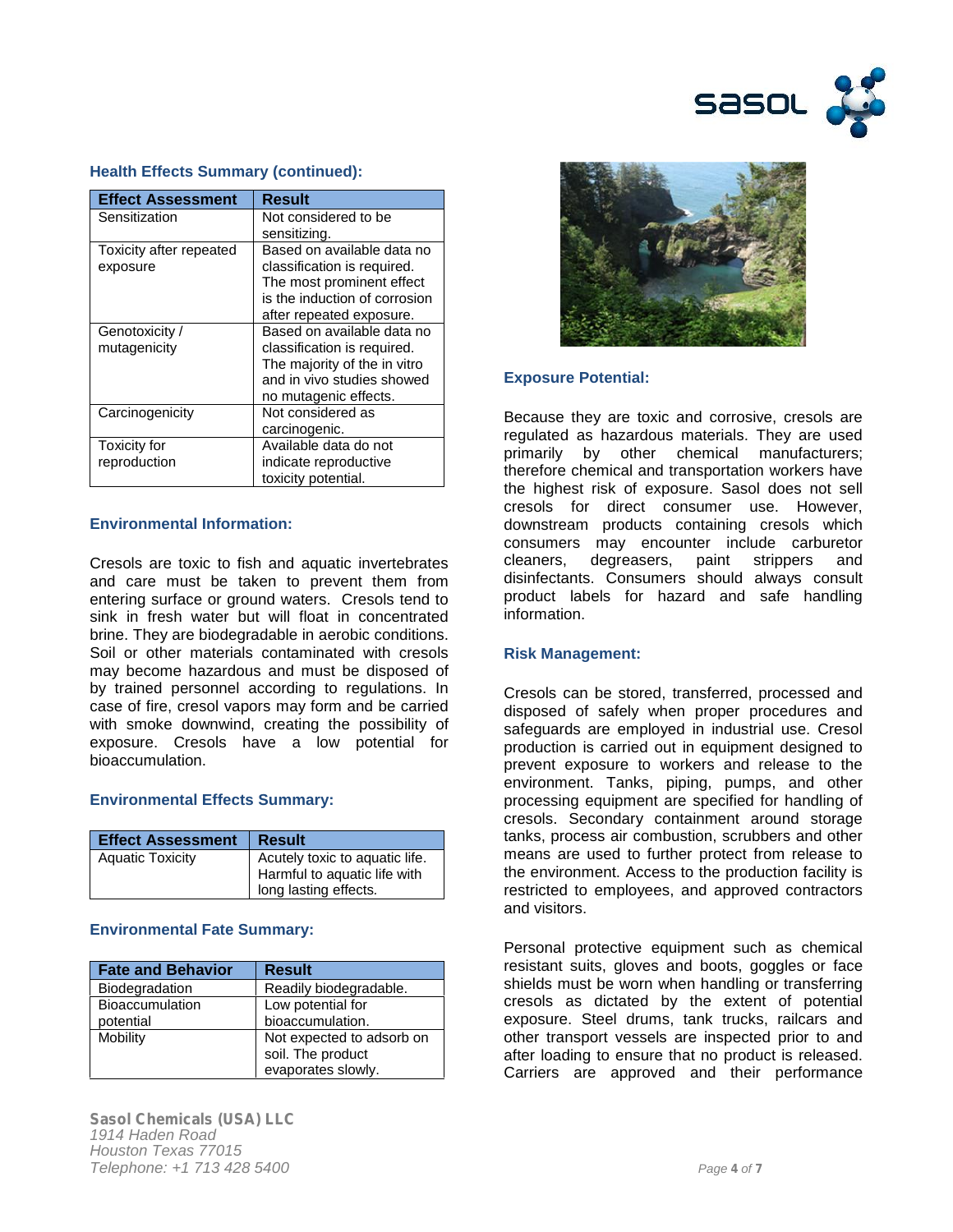

reviewed. Sasol utilizes Chemtrec® and the National Chemical Emergency Centre (NCEC) as 24 hour contact numbers to provide emergency response information to transportation workers and first responders in the case of an accident en route.



Safety Data Sheets (SDS) for each product and practical safe handling information are provided to our customers and carriers so that they are able to use and transport our products safely. These documents include chemical and physical properties, recommended storage conditions and personal protective equipment, firefighting and first aid information, accidental release measures, exposure guidelines and other regulatory information. Please refer to these documents for additional details.



# **Regulatory Information:**

Cresols are classified as hazardous for workers and in transportation. They are regulated under a variety of local, state, federal and international laws requiring exposure and environmental controls, as well as various means of hazard communication such as labeling and SDS. Cresols have been registered under REACH (CE) 1907/2006.

# Classification and labelling

Under GHS, substances are classified according to their physical, health, and environmental hazards. The hazards are communicated via specific labels and the SDS. GHS attempts to standardize hazard communication so that the intended audience (workers, consumers, transport workers, and emergency responders) can better understand the hazards of the chemicals in use. The following classification and labelling information is based on the US Occupational Safety and Health Administration (OSHA) Hazard Communication Standard. Other regional classification and labelling information, such as substances registered for REACH in the European Union (EU), may differ from the US classification and labelling information.

# **Classification**

Flammable liquids Category 4 Acute oral toxicity Category 3 Acute dermal toxicity Category 3 Skin corrosion/irritation Category 1B Serious eye damage/irritation Category 1 Acute aquatic toxicity Category 2 Chronic aquatic toxicity Category 3

Labelling

Signal word: Danger

Hazard pictograms:



Hazard statements:

H227: Combustible Liquid

H301: Toxic if swallowed

H311: Toxic in contact with skin.

- H314: Causes severe skin burns and eye damage.
- H401: Toxic to aquatic life

H412: Harmful to aquatic life with long lasting effects.

*Sasol Chemicals (USA) LLC 1914 Haden Road Houston Texas 77015 Telephone: +1 713 428 5400 Page 5 of 7*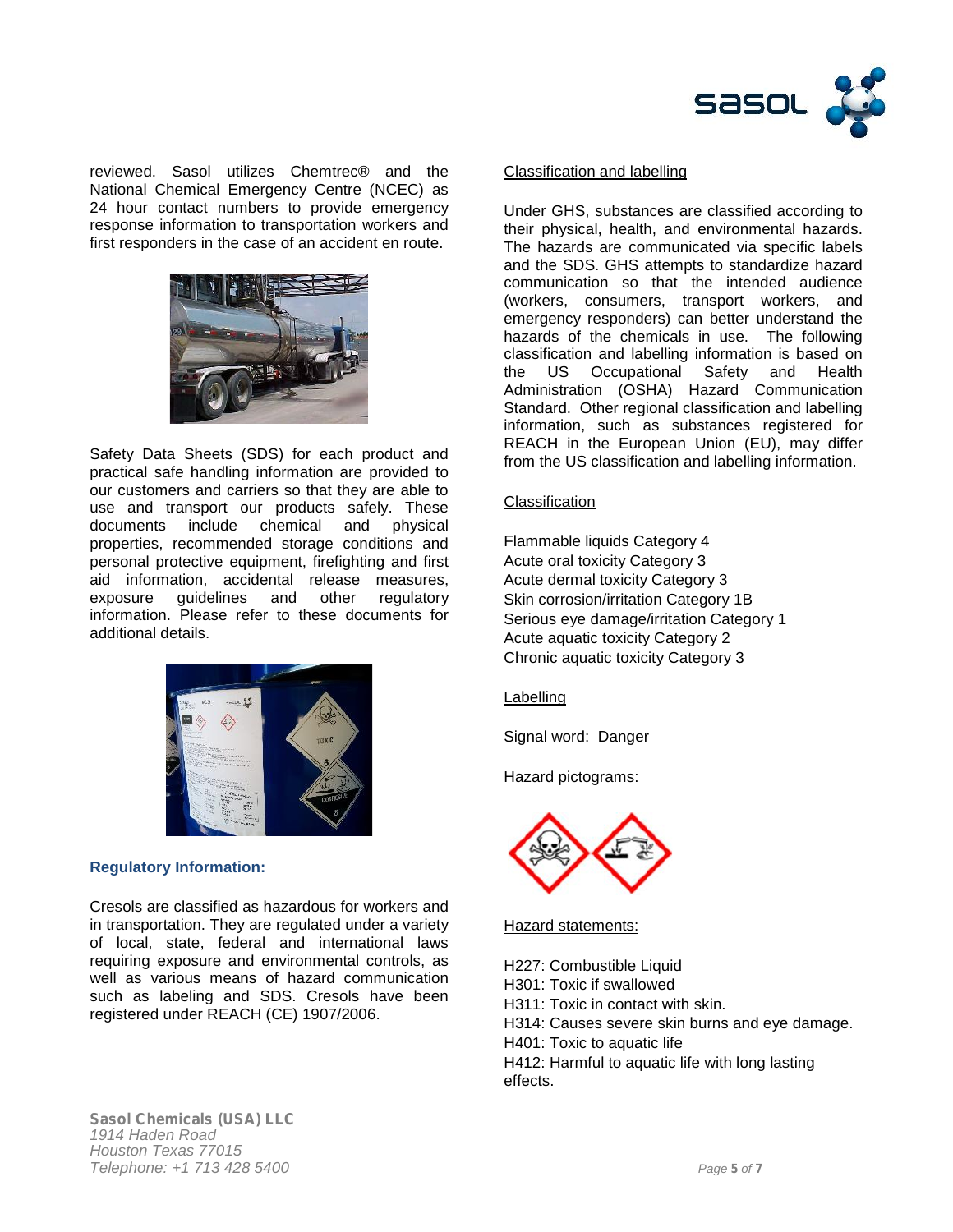

#### Precautionary statements:

P301 + P310 - IF SWALLOWED: Immediately call a POISON CENTER or doctor/ physician

P301 + P330 + P331 - IF SWALLOWED: rinse mouth. Do NOT induce vomiting

P260 - Do not breathe dust / fume / gas / mist / vapors/spray

P304 + P340 - IF INHALED: Remove to fresh air and keep at rest in a position comfortable for breathing

P280 - Wear protective gloves/ protective clothing/ eye protection/ face protection

P303 + P361 + P353 - IF ON SKIN (or hair): Remove/ Take off immediately all contaminated clothing. Rinse skin with water/ shower

P305 + P351 + P338 - IF IN EYES: Rinse cautiously with water for several minutes. Remove contact lenses, if present and easy to do. Continue rinsing

P310 - Immediately call a POISON CENTER or doctor/ physician

P403 + P235 - Store in a well-ventilated place. Keep cool

P210 - Keep away from heat/sparks/open flames/hot surfaces. - No smoking

P370 + P378 - In case of fire: Use dry sand, dry chemical or alcohol-resistant foam for extinction

P273 - Avoid release to the environment.

# **Product Stewardship:**

Sasol is firmly committed to the safe manufacture, handling and distribution of our products. We incorporate product stewardship and safety into our operating and business decisions. We actively communicate our product stewardship expectations to new and existing customers and distributors. Our procedures require evaluation of potential customers with regard to the suitability of the proposed use and the safe handling systems in place prior to establishing a supply relationship. We conduct audits of customers, warehouses, and carriers as appropriate. We perform an annual product risk review, including all customers and

*Sasol Chemicals (USA) LLC 1914 Haden Road Houston Texas 77015 Telephone: +1 713 428 5400 Page 6 of 7*

shipping locations, to identify actions we can take to further minimize risk with regard to distribution and use of cresols. Progress is tracked in implementing the identified actions. Results of this review are communicated throughout the organization so that employees are aware of the specific ways in which we meet our commitment to product stewardship and how they can support the effort.

We provide SDS and safe handling information to customers. We welcome questions and open communication with customers regarding practical handling and safety practices for our products. Our SHES (safety, health, environmental & security), operations, maintenance and technical service personnel are ready resources for customers and others involved in using or transporting our products.

#### **Conclusion:**

Cresols are an important chemical feedstock for products that consumers use every day at home, in travel, and in the workplace. They have a long history of helping make our lives more comfortable, safe, productive and healthy. Although cresols themselves are hazardous materials, they are regulated for public safety and measures are in place for their safe manufacture, storage, distribution and use.

# **For Further Information:**

| E-mail address     | usasales@sasol.com       |
|--------------------|--------------------------|
| <b>ICCA</b> portal | http://www.icca-         |
|                    | chem.org/en/Home/Global- |
|                    | Product-Strategy/        |

# **Glossary:**

| <b>Acute toxicity</b> | Harmful effect resulting from a<br>single or short term exposure to<br>a substance.                           |
|-----------------------|---------------------------------------------------------------------------------------------------------------|
| Biodegradation        | Decomposition or breakdown of<br>a substance under natural<br>conditions (action of<br>microorganisms, etc.). |